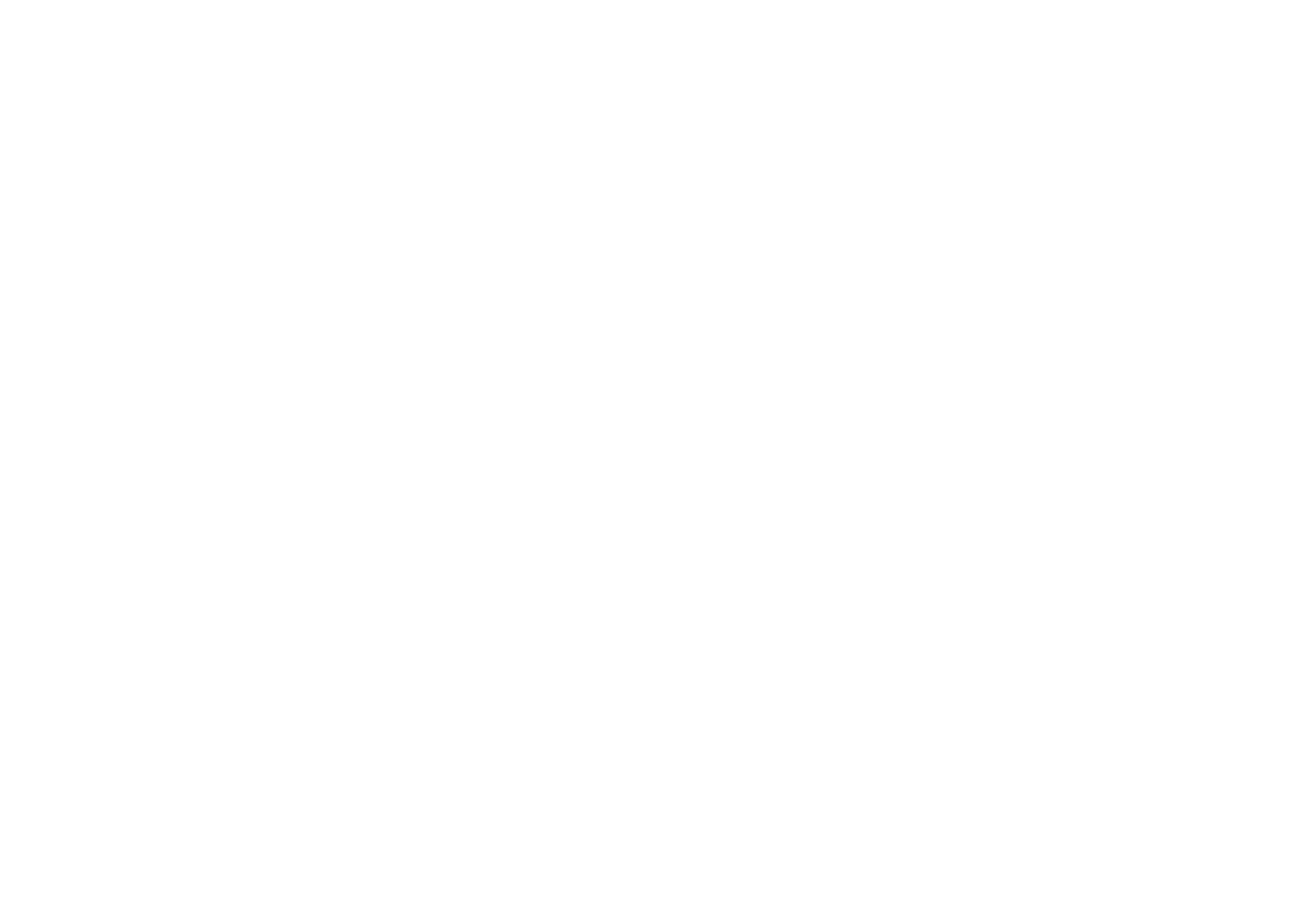# **Contents**

|                                     | Page |
|-------------------------------------|------|
| Introduction                        |      |
| <b>National Policy Context</b>      |      |
| <b>Local Policy Context</b>         | 3    |
| Key Issues in Rhondda Cynon Taf     | 5    |
| <b>Preferred Strategy</b>           | 5    |
| Draft Local Development Plan Policy | 8    |
| <b>Further Advice</b>               | 13   |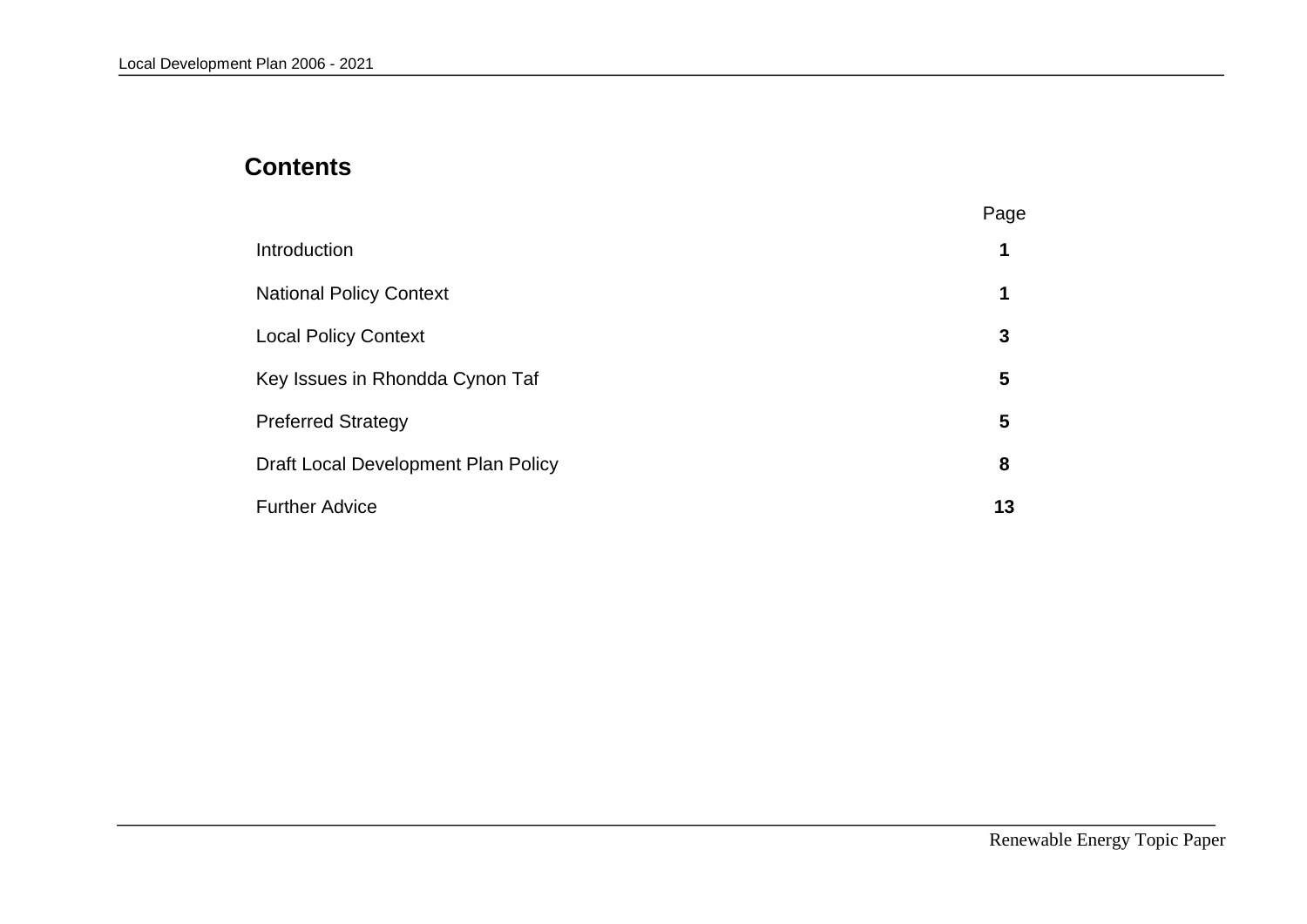# **BACKGROUND**

In January 2007 the Council issued for public consultation the Local Development Plan: Preferred Strategy. The Strategy was the first stage of the new statutory local development plan (LDP).

The next stage in the plan making process is the production of a deposit draft LDP. In order to ensure the soundness of the emerging LDP and transparency in the plan making process, the Council has produced a series of topic papers.

The topic papers address the main area of policy to be considered in the LDP. **It should be stressed that these papers are a starting point for policy development, through the sustainability appraisal process and as the Council's evidence base develops, emerging LDP policy will evolve and be refined.**

# **1. INTRODUCTION**

The development of clean, sustainable forms of energy is one of the most challenging issues facing modern Britain. The harnessing of energy from waste, the sun, water and wind represent real opportunities to meet the energy needs of the UK in a way which respects the environment.

The LDP will establish a robust and meaningful policy context for energy efficiency and the generation of energy from a range of renewable sources.

In order to do this the topic paper will outline:

- **The policy context** for renewable energy, including a explanation of national, regional and local policy;
- **Key Issues in Rhondda Cynon Taf**, which relate specifically to renewable energy:
- **Preferred Strategy,** policy in respect of renewable energy, representations to the Strategy and proposed policy response, and
- **Draft LDP Policy,** which provides a policy context for renewable energy.

The policy context for energy efficiency is contained in the Design Topic Paper.

#### **2. NATIONAL POLICY CONTEXT**

*People, Places, Futures – The Wales Spatial Plan (adopted 2004)*

The Wales Spatial Plan provides a framework for the future spatial development of Wales. Rhondda Cynon Taf along with the neighbouring authorities of Cardiff, Bridgend, Merthyr Tydfil, Caerphilly and the Vale of Glamorgan has been identified as part of the South East – Capital Network Zone. The vision for the Capital Network is:

"An innovative skilled area offering a high quality of life – international yet distinctively Welsh. It will compete internationally be increasing its global viability through stronger links between the Valleys and the coast and the UK and Europe, helping spread prosperity within the area and benefiting other parts of Wales".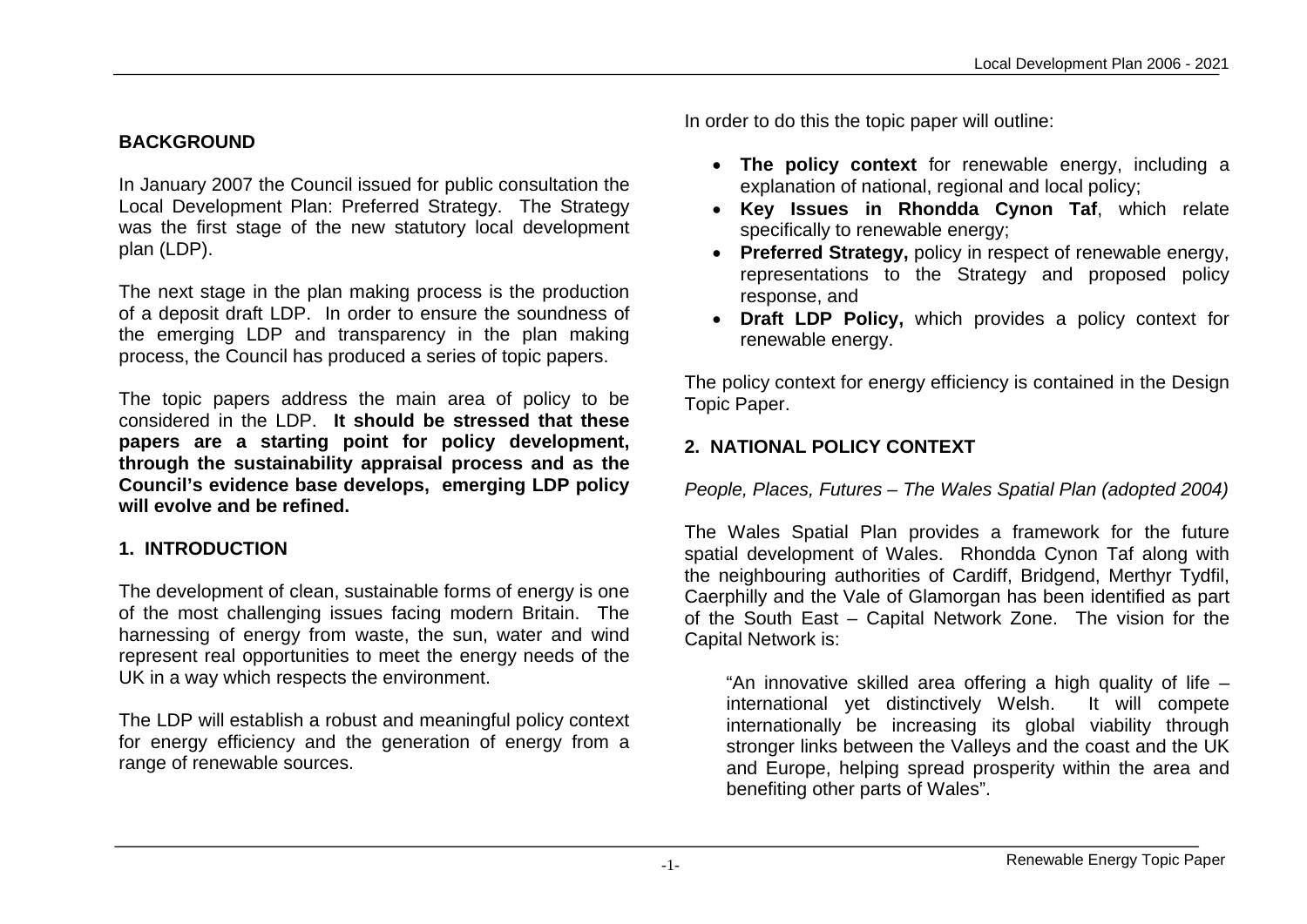Whilst the Spatial Plan does not provide a specific framework for the development of renewable energy in South East Wales, it does set out a vision for how each part of Wales should develop economically, socially and environmentally over the next 20 years. The document further develops the concept of a Capital Network and provides a more detailed context for the development of the Rhondda Cynon Taf LDP. The Wales Spatial Plan proposes that distinct approaches for the three areas that make up the Capital Network Region. The three areas are:

- City / Coast
- Heads of the Valleys Plus, and
- Connections Corridor

Rhondda Cynon Taf is within the Heads of the Valleys Plus and Connections Corridor.

An important element of the Assembly Governments approach to the development of the Network City is a low carbon city region, that is a city region that reduces its resource use, energy and travel footprint.

*Turning Heads – A Strategy for the Heads of the Valleys 2020 (June 2006)*

Turning Heads – A Strategy for the Heads of the Valleys 2020 as the name suggests, outlines a strategy for regenerating the northern Valley areas of South East Wales. In Rhondda Cynon Taf the strategy area includes Treorchy, Treherbert, Ferndale, Mountain Ash and Aberdare. The objectives of the programme reflect those of the Wales Spatial Plan in seeking to ensure:

- An attractive and well used natural, historic and built environment;
- A vibrant economic landscape offering new opportunities;
- A well educated, skilled and healthier population;
- An appealing and coherent tourism and leisure experience, and
- Public confidence in a shared bright future

With regards to renewable energy, a strategic goal of the programme is for the area to be a model of good practice in sustainability, with particular emphasis on developing capabilities in recycling, use of renewables, microgeneration, and resource and energy efficiency.

Strategic Programme 6: *Linked Opportunities for Businesses and Individuals*, has regard to renewable energy and comments as follows:

"We will ensure that active programmes of business birth and incubation, supplier-chain and enterprise development, knowledge transfer and clustering are in place across the Heads of the Valleys. These will be linked to the major investment activities in housing renewal, roads and infrastructure, construction, environmental technologies/energy efficiency, and leisure and tourism."

*Ministerial Interim Planning Policy Statement 01/2005: Renewable Energy* (2005)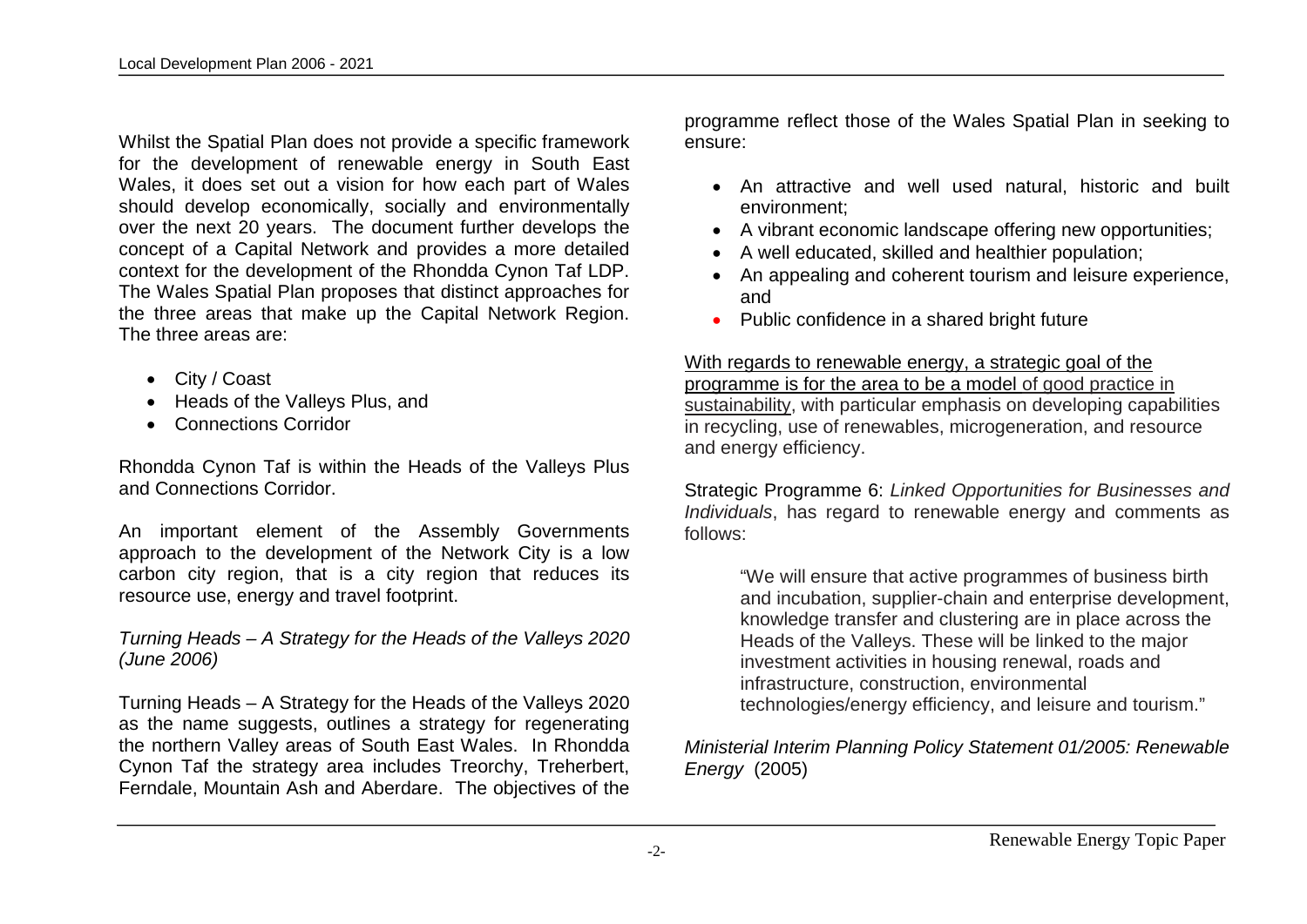Assembly Government Renewable Energy policy is embodied in the Ministerial Interim Planning Policy Statement (MIPPS) 01/2005. The MIPPS revises Sections 12.8 and 12.10 of Planning Policy Wales (March 2002). Supplementary guidance in relation to renewable energy is contained in Technical Advice Notes 8. The Planning Policy Wales Companion Guide (2006) relates the MIPPS to the LDP system, identifying clear statements of national policy that should only be repeated in where local circumstance require.

The Assembly Government's objectives for Renewable energy are to provide:

- Specific targets for renewable energy (electricity) production;
- Opportunities for renewable energy (heat); and
- Where possible, the combining of the two (heat and electricity) in combined heat and power systems.

#### *Technical Advice Note (TAN) 8: Planning for Renewable Energy (July 2005)*

TAN 8 provides advice on the land use planning considerations of renewable energy. It also advises that Local Development Plans should promote high standards of energy efficiency, energy conservation and the use of renewable energy as a part of the national and international response to climate change, which should be reflected in the strategy of development plans.

The TAN places particular emphasis on the harnessing of energy from large-scale wind farm developments. The guidance indicates that there are only a few relatively unconstrained areas in Wales that are capable of accommodating large wind power developments. These areas make up 7 Strategic Search Areas (SSA) capable of accommodating large (>25MW+) wind power developments. One of these, Area F "Coed Morgannwg" which the TAN suggests has an indicative generating capacity of 290MW, is located within the administrative boundaries of Neath Port Talbot, Bridgend and Rhondda Cynon Taf.

# **3. LOCAL POLICY CONTEXT**

# *A Better Life – Our Community Plan 2001 – 20014*

A Better Life - Our Community Plan sets out a framework for creating a brighter future for everyone who lives and works in Rhondda Cynon Taff. The plan was developed through the Better Life Consortium, during 2003/2004. The Community Plan identifies 5 key themes under which are a series of local level aims. The key themes are**:**

- Safer Communities
- Our Living Space
- Our Health and Well Being
- Boosting Our Local Economy
- Learning for Growth

The key themes identified in the Community Plan has been developed into strategies for improving the quality of life in Rhondda Cynon Taf. Renewable energy and energy efficiency is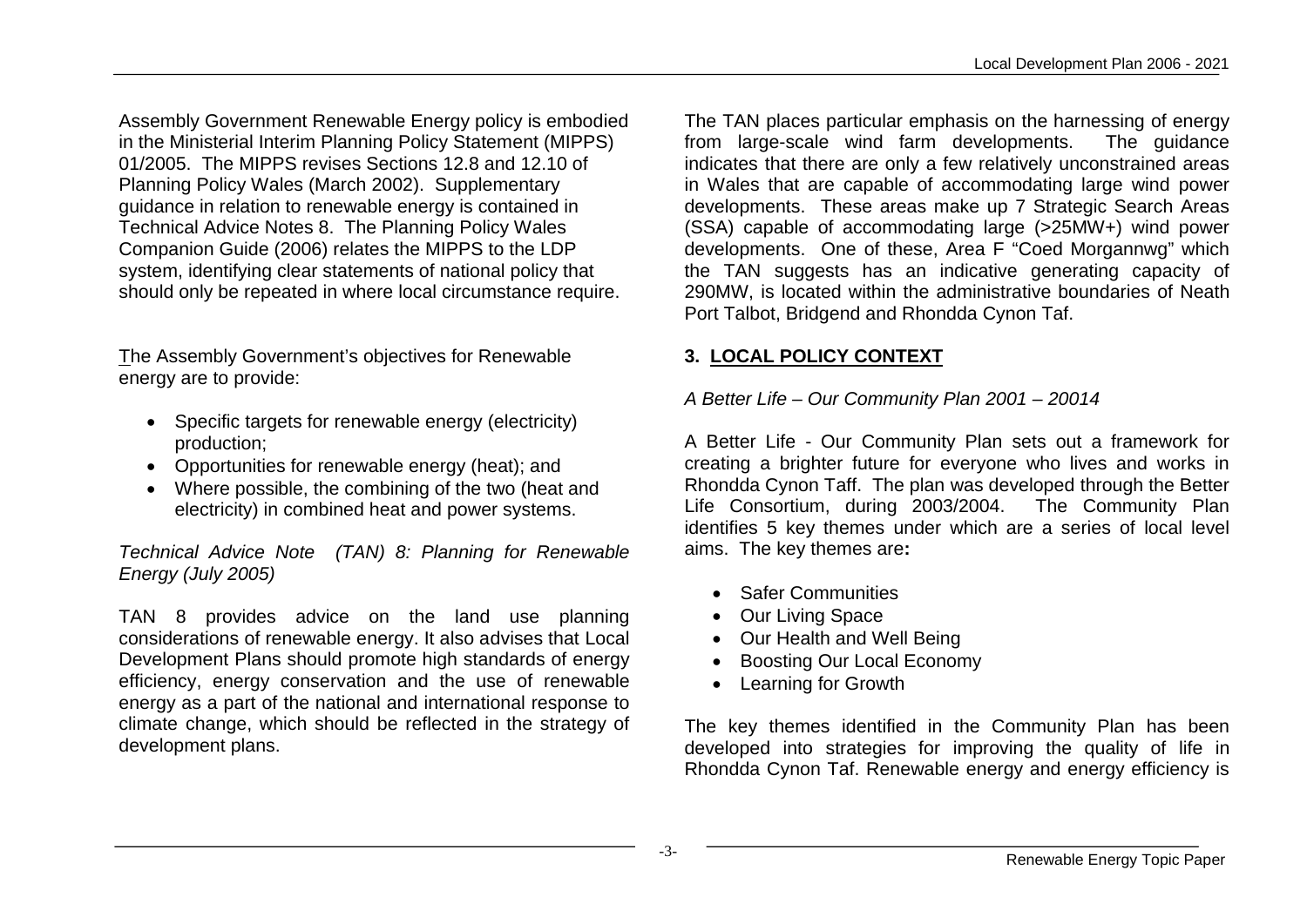considered as part of the Environmental Improvement Strategy (Our Living Space).

The Environmental Improvement Strategy sets the following themes:

- Biodiversity and Rivers
- Waste
- A Cleaner, Safer Environment
- Local Environment
- The Built Environment
- Transport
- Energy, Resource Use and Climate Change

Of particular relevance to the topic area is one of the five priorities set out under the Energy, Resource Use and Climate Change theme.

The priority seeks to promote:

Greater co-ordination of activities locally to reduce energy consumption, increase energy efficiency and investigate new sources of renewable energy.

*Rhondda Cynon Taf Local Development Plan 2006 –2021: Renewable Energy Study (2005)*

The Renewable Energy Study examined the opportunities and constraints to the development of renewable energy and energy efficiency within Rhondda Cynon Taf. The technologies considered include solar photovoltaics, solar thermal, small hydro, biomass combustion, anaerobic

digestion, small wind clusters, passive solar design and energy efficiency in buildings.

The study provides an overview of the technologies, considers existing and proposed projects in the County Borough and identifies opportunities for harnessing renewable energy.

The study did not consider the potential of energy generation from large-scale wind projects or landfill gas.

*TAN 8 Annex D Study of Strategic Search Areas E and F: South Wales Valleys (2006)*

The TAN 8 study was commissioned by a consortium of 5 local authorities – Neath Port Talbot CBC, Bridgend BCB, City and County of Swansea, Carmarthen CC and Rhondda Cynon Taf CBC- all of which were affected by the designation of SSA.

The objective of the study was to refine the SSA boundaries for SSA E and F and to identify the best areas for wind farm development within the search area, having regard to landscape, environmental and technical factors.

In order to ensure a rigorous and consistent assessment of SSA F, the area and a surrounding 5 km buffer zone was sub divided into a number of small individual zones. In total SSA F was divided into 46 individual zones, of which 15 zones were in Rhondda Cynon Taf. Each zone was subjected to a rigorous and detailed assessment.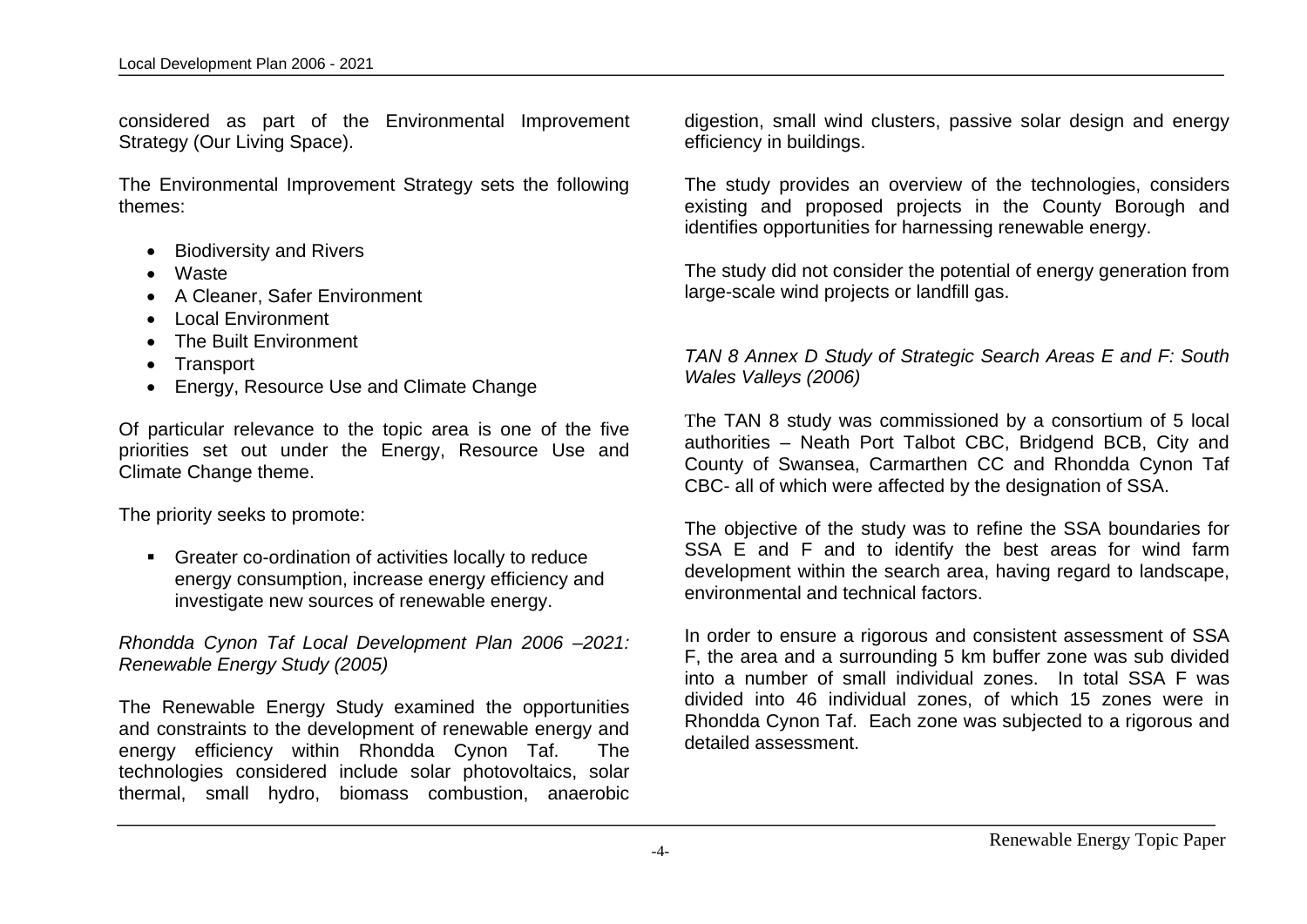The study identifies 20 zones within SSA F which are in principle suitable for the development of large-scale wind proposals and would deliver the indicative generating capacity of 290 MW. Of the 20 zones, 5 are within Rhondda Cynon Taf. The combination of the zones identified in Rhondda Cynon Taf could provide an indicative generating capacity of 131 MW, 45% of the indicative generation target for SSA F.

#### **4. KEY ISSUES IN RHONDDA CYNON TAF**

The key issues to be addressed by the Rhondda Cynon Taf LDP have been identified by making an assessment of the following:

- The results of pre deposit consultation with key stakeholder;
- The results of the Sustainability Appraisal / Strategic Environmental Assessment Scoping Exercise; and
- A review of baseline social, economic and environmental information.

The issues identified through this process will inform directly the development of the spatial strategy for the LDP.

#### *Pre Deposit Consultation*

Renewable Energy and Energy Efficiency issues identified are as follows:

 Wind farms need careful location if not to make the area undesirable for tourism, homebuyers, or businesses.

#### *Sustainability Appraisal / Strategic Environmental Assessment*

The Sustainability Appraisal / Strategic Environmental Assessment identified the following Renewable Energy and Energy Efficiency issues:

- There are 20 wind turbines in the Plan area. Part of the County Borough is encompassed by one of the proposed TAN 8 (Wales) Strategic Search Areas.

*Baseline information*

No renewable energy or energy efficiency issues were identified.

# **5. PREFERRED STRATEGY**

The preferred strategy provides the following policy framework for the development of new housing in Rhondda Cynon Taf.

*Objectives of the Local Development Plan*

Paragraph 4.2 of the Preferred Strategy (January 2007) list s16 objectives for the LDP. The following objectives are the most relevant to the topic area:

• Increase the supply of renewable energy and reduce energy consumption.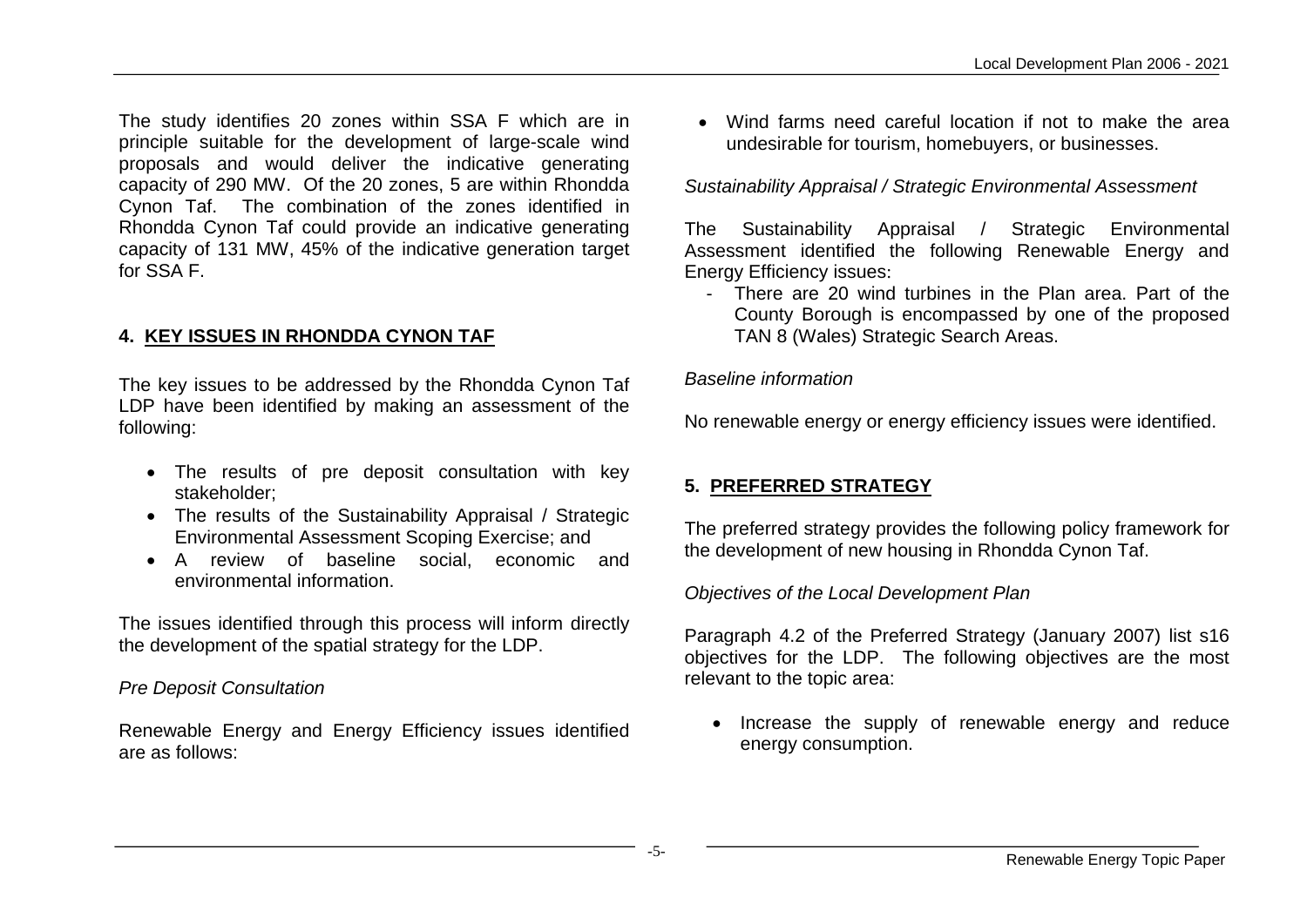#### *Development Strategy*

Paragraphs 6.1 – 6.11 of the Preferred Strategy sets out a development strategy for Rhondda Cynon Taf. The strategy area is divided in into two distinct parts: -

- Northern Strategy Area, and
- Southern Strategy Area

The Northern Strategy area comprises the key settlements of<br>Tonvoandy. Porth. Treorchy. Treherbert. Ferndale. Porth, Treorchy, Treherbert, Ferndale, Tylorstown, Mountain Ash and Hirwaun and the principal town of Aberdare. In this area the emphasis is on building sustainable communities and halting the process of depopulation and decline.

The Southern Strategy area includes the principal towns of Pontypridd and Llantrisant and key settlements of Tonyrefail and Llanharan. In the south of the County Borough the emphasis is on sustainable growth that benefits Rhondda Cynon Taf as a whole.

The strategy recognises the important role that principal towns and key settlements play in providing services of both local and county importance. Where possible, development will be focused on the principal towns and key settlements of the County Borough in order to support and reinforce the important role of these centres play as places for social and economic activity.

#### **Energy**

The provision of electricity from renewable sources coupled with energy efficiency and conservation measures are key to elements of the UK energy policy. The strategy recognises the role Rhondda Cynon Taf can play in achieving Government targets. The strategy will therefore encourage, where appropriate, the harnessing of renewable energy from a range sources including biomass, anaerobic digestion, wind farms and small hydro schemes. The need to harness energy from renewable sources will be carefully balance with the impact on local communities, the landscape and ecological interest.

To compliment this approach the strategy will also provide a positive approach to energy efficiency and conservation measures in both the sitting and design of new developments.

#### **SP 14 – Renewable Energy and Energy Efficiency**

**Development proposals which contribute to meeting national renewable energy and energy efficiency targets will be permitted where it can be demonstrated that there is no unacceptable impact upon the interests of agriculture, conservation, areas of ecological, wildlife and landscape importance and residential amenity**

**Development proposals should be designed to minimise resource use during construction, operation and maintenance**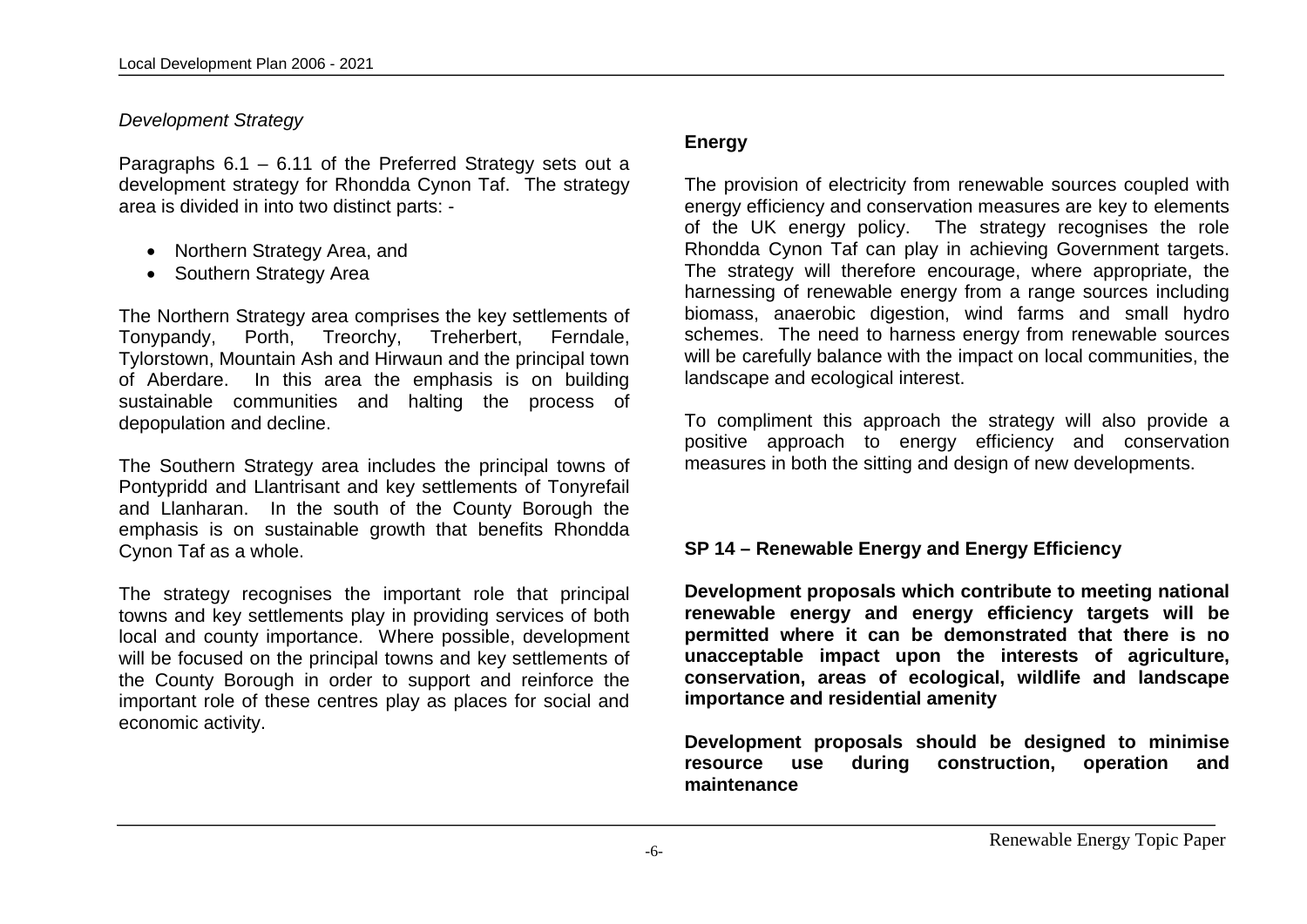# **Representations to the Preferred Strategy**

Representations made in respect of the Renewable Energy and Energy Efficiency element of the Preferred Strategy fall broadly into 2 areas – representations in respect of paragraph 6.34 -35 and Strategic Policy 14.

Outlined below is a summary of the main representation submitted in respect of these 3 areas. Responses to each of the main representations are included:

1. Representations to Paragraph 6.34 –6.35 – Renewable Energy

**General:** The view is expressed that wind farms are inefficient, uneconomic and a blight on the landscape

**Proposed Response:** Noted. However, Welsh Assembly Government policy contained in MIPPS 01/2005 and TAN 8 is to promote the development of wind farms.

**General:** The Preferred Strategy should provide support for onsite micro-renewable energy.

**Proposed Response:** The emerging LDP will provide a context for small-scale wind generation.

**General:** All the new development to be constructed in Rhondda Cynon Taf over the plan period must be built to the highest energy standard possible.

**Proposed Response:** Noted. The emerging LDP will contain design guidance that promoted low carbon development.

**General:** Concern is expressed that the wording of paragraph 6.34 should be amended to avoid negative connotations.

**Proposed Response:** Paragraph 6.34 provides a rightly seeks to provide a balance between the importance of harnessing renewable energy and the issues that need to be considered.

2. Representation to Strategic Policy SP 14 – Renewable Energy and Energy Efficiency

**Policy SP14:** Objection is expressed to this policy on the basis that it takes to positive approach renewable energy.

**Proposed Response**: Welsh Assembly Government policy contained in MIPPS 01/2005 and TAN 8 is to promote the development of wind farms

**Policy SP14:** Support policy SP14 although would recommend that the wording "no unacceptable impact" is changed to read "no unacceptable effect

**Proposed Response:** Support Welcomed**.**

**Policy SP14:** SP14 Renewable Energy should be amended to include reference to natural heritage'. The need to harness energy from renewable sources should also be carefully balanced with historic landscapes, rights of way and access facilities, built heritage features and hydrological.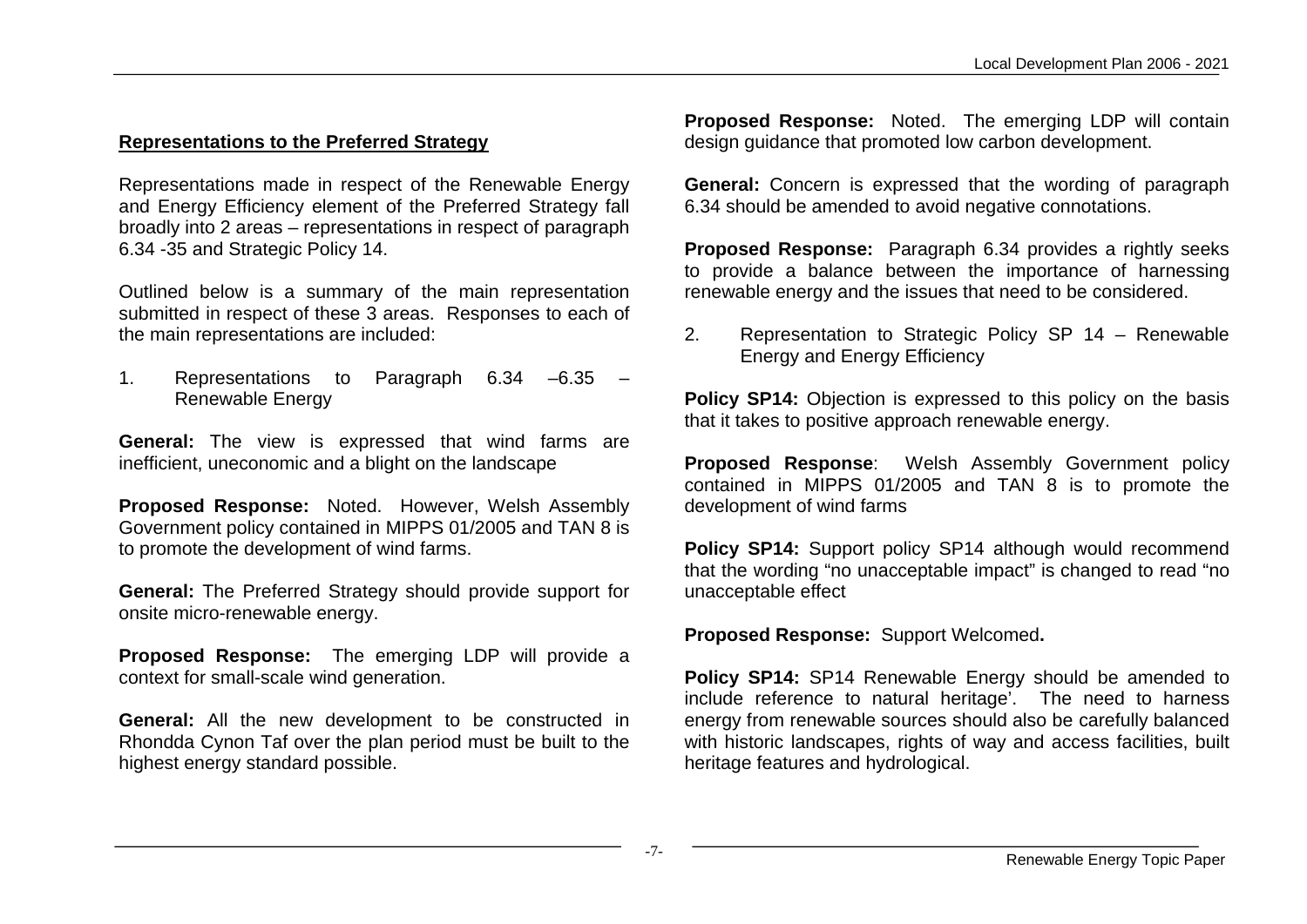**Proposed Response:** The emerging LDP will provide a context for harnessing renewable energy which carefully balanced with the need to protect historic landscapes, rights of way and access facilities, built heritage features and hydrological.

**Policy SP14:** Further consideration should be given to the implications of SSA F (Coed Morgannwg) at the local level, with any proposed detail being contained in SPG.

**Proposed Response:** The emerging LDP will provide a context for the development of wind farms in SSA F (Coed Morgannwg).

**Policy SP14:** Consideration should be given to the encouragement of all forms of renewable energy and the contribution that they can make towards carbon emission reduction etc.

**Proposed Respons**e: The emerging LDP will provide a context for harnessing renewable energy from a range of appropriate sources.

#### **6. DRAFT LDP POLICY**

#### **Revised Strategic Policies**

#### **SP 14 – Renewable Energy and Energy Efficiency**

**Development proposals which contribute to meeting national renewable energy and energy efficiency targets**  **will be permitted where it can be demonstrated that there is no unacceptable effect impact upon the interests of agriculture, conservation, areas of ecological, wildlife natural heritage and landscape importance and residential amenity**

**Development proposals should be designed to minimise resource use during construction, operation and maintenance**

The provision of electricity from renewable sources coupled with energy efficiency and conservation measures are key to elements of the UK energy policy. The strategy recognises the role Rhondda Cynon Taf can play in achieving Government targets. The strategy will therefore encourage, where appropriate, the harnessing of renewable energy from a range sources including biomass, anaerobic digestion, wind farms and small hydro schemes. The need to harness energy from renewable sources will be carefully balance with the impact on local communities, the landscape and ecological interest.

To compliment this approach the strategy will also provide a positive approach to energy efficiency and conservation measures in both the sitting and design of new developments.

#### Area Wide Policies

Climate change has been referred to as the 'single most important issue facing mankind' and has rightly resulted in an increased emphasis upon the energy issues at national and international level. Local authorities have an important role to play and have been encouraged to proactively engage in promoting energy conservation and renewable energy at local level.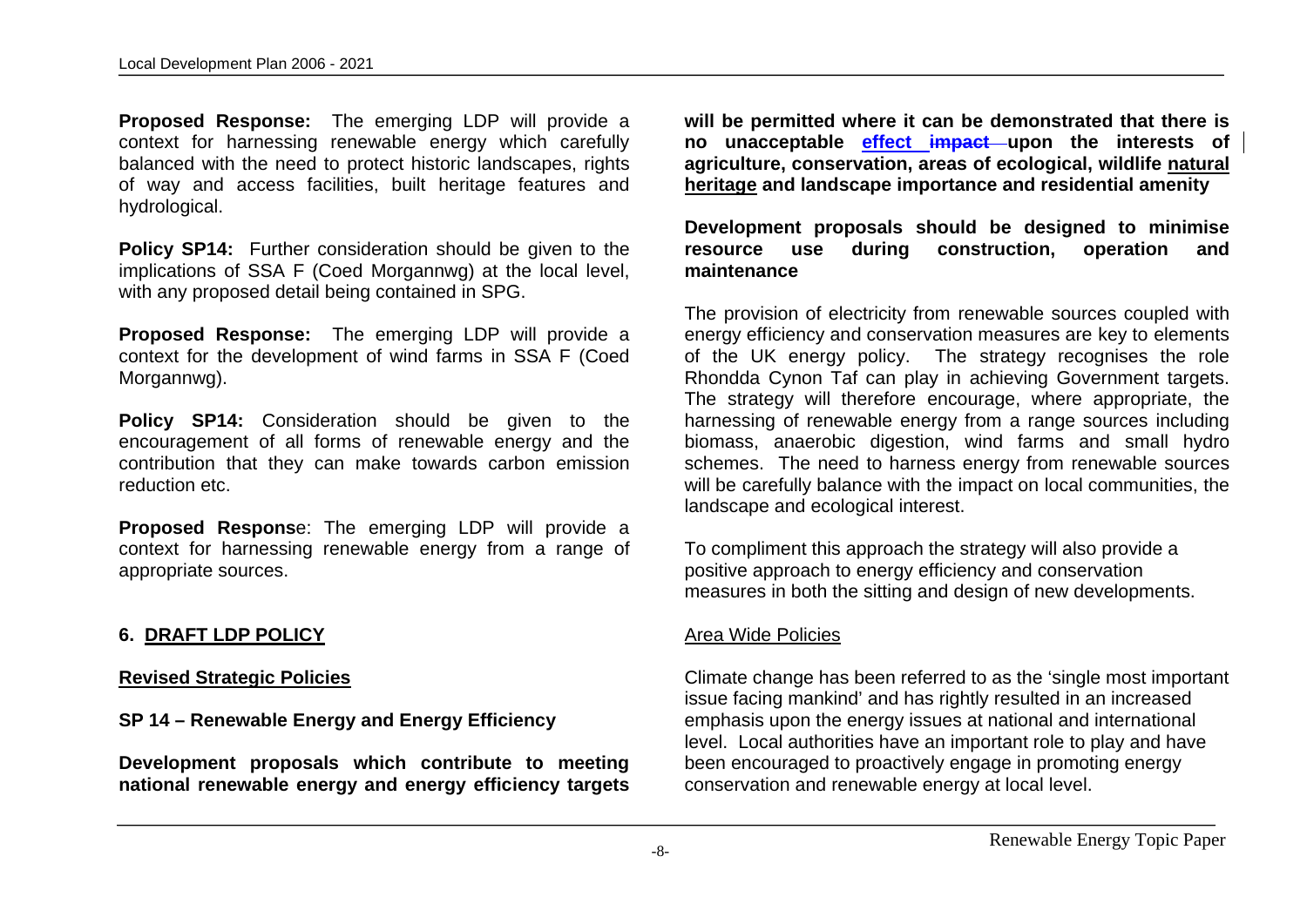Assembly Government Renewable Energy policy is embodied in the Ministerial Interim Planning Policy Statement (MIPPS) 01/2005.

The MIPPS requires that local planning authorities should facilitate the development of all forms of renewable energy and energy efficiency and conservation measures which fit within a sustainable development framework. Specifically, they should make positive provision for such development to meet society's needs now and in the future by:

- considering the contribution that their authority area can make towards developing and facilitating renewable energy and energy efficiency and conservation, and ensuring that development plan policies enable this contribution to be delivered;
- recognising the environmental, economic and social opportunities that the use of renewable energy resources can make to wider planning goals and objectives and the delivery of renewable energy target:
- ensuring that international and national statutory obligations to protect designated areas, species and habitats and the historic environment are protected from inappropriate development; and
- ensuring that any potential detrimental effects on local communities are minimised.

The policy framework contained in the LDP will ensure the provision of the development of all forms of renewable energy and energy efficiency and conservation measures that meet

the needs of existing and future residents of Rhondda Cynon Taf.

#### **Policy RENEW 1 Energy from Biomass**

**Developments which proposes the harnessing of energy from biomass will be permitted where it can be demonstrated that the proposal:**

- **i) Will not have an unacceptable effect on habitats or species of international, national or local importance;**
- **ii) Would not have an unacceptable effect on areas of built or natural heritage or sites of archaeological importance;**
- **iii) Will not because of its sitting, scale or design have an unacceptable effect on the character of the site or surrounding area;**
- **i) Would not have an unacceptable effect on adjoining land uses by virtue of noise, dust, odour or emissions,**
- **ii) Will be fuelled by material sourced from within a 40km radius of the site; and**
- **iv) Has safe access to the highway network, and will not cause traffic congestion or exacerbate existing traffic congestion.**

**Where Development Proposals are acceptable applicants will be required to enter into and implement appropriate land management agreements.**

Reasoned Justification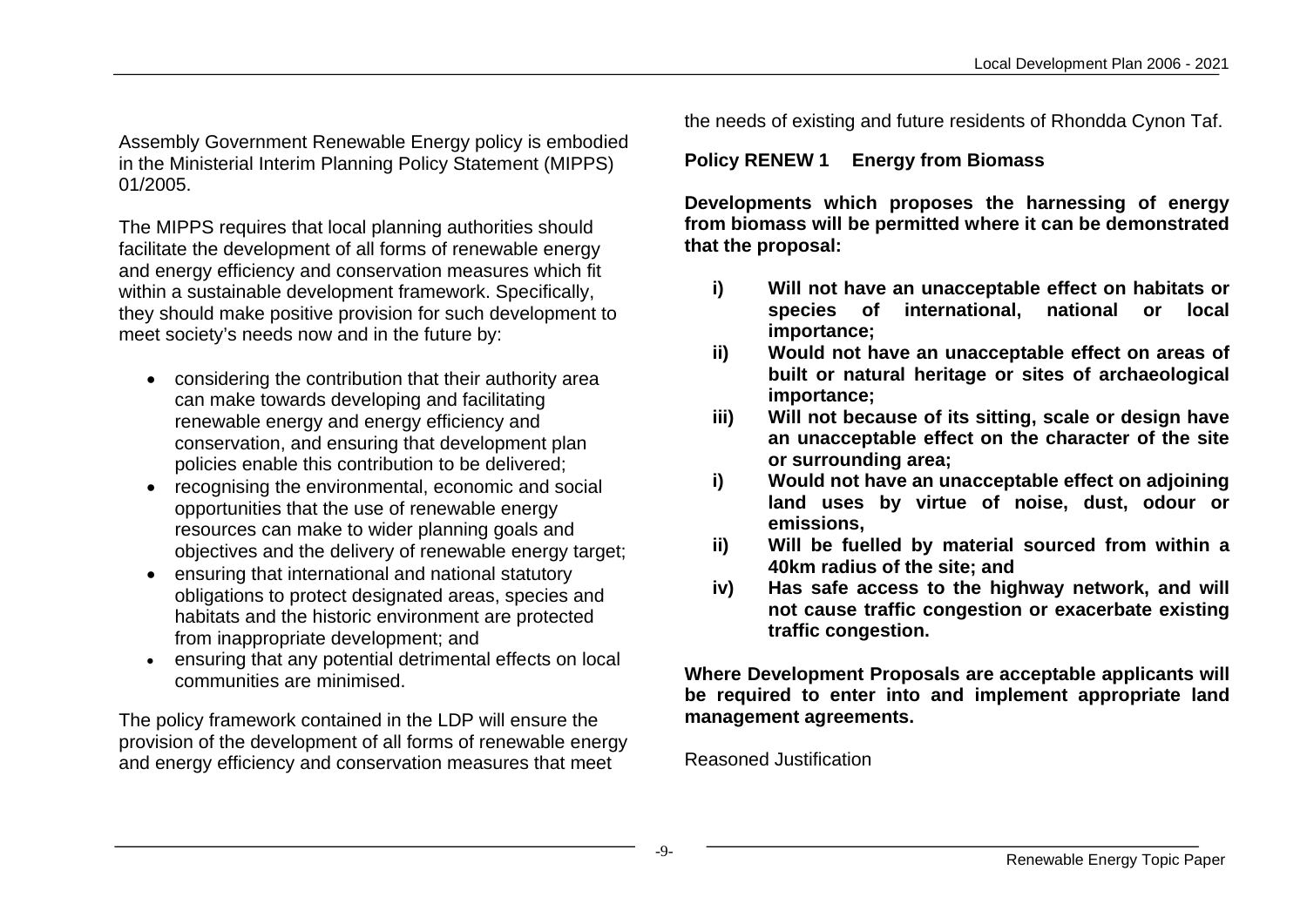$\overline{a}$ 

In addition to the environmental linked to carbon neutrality, biomass<sup>5</sup> installations can have a positive impact upon the local economy by providing secure for farmers, forestry owners contractors and transport workers.

One of the most important factors governing the development of biomass projects is the proximity to fuel supply. For large biomass projects the viable distance is generally under 40km for smaller schemes this can be significantly less. There is little scope in Rhondda Cynon Taf for the cultivation of energy crops on any scale; the prime source of biomass fuel within the County Borough will therefore be forestry co – products. The resource is predominantly located within the central belt of the County Borough, and is relatively extensive in nature. It is likely that only small biomass projects will be located close to this resource, larger generation projects may be located anywhere in the County Borough where appropriate land, grid and transportation infrastructure exist.

**Policy RENEW 2 Small Hydro Electricity Schemes**

**Development proposals for Small Hydro Electricity<sup>6</sup> Schemes will be permitted where it can be demonstrated that the proposal:**

**i) Will not have an unacceptable effect on habitats or species of international, national or local importance or fish migratory routes or breeding areas;**

- **ii) Would not exacerbate flooding or the risk of flooding in the vicinity;**
- **iii) Will not because of its sitting, scale or design have an unacceptable effect on the character of the site or surrounding area;**
- **iv) Would not have an unacceptable effect on areas of built or natural heritage or sites of archaeological importance; and**
- **v) Will not result in a loss of public accessibility to the countryside**

**Where Development Proposals are acceptable applicants will be required to enter into and implement appropriate land management agreements.**

Reasoned Justification

Of all the renewable energy technologies, small hydro is perhaps the most site specific. A project must be sited where the specific geographical, topographical and climatological features are present. For small hydro, conditions are optimum where streams or rivers with an abundant year round flow fall rapidly in a relatively short distance. To be viable proposals must be within close proximity to LV (240 volts) or MV (11,000 volts) electricity network.

Within Rhondda Cynon Taf appropriate conditions are most likely to occur in the Northern Strategy Area. Within the Northern Strategy Area there are numerous small watercourses which fall steeply into the Rhondda and Taff Rivers. The urban nature of the area means that sufficient grid capacity is likely to be available. Whilst most projects are likely to be small in nature –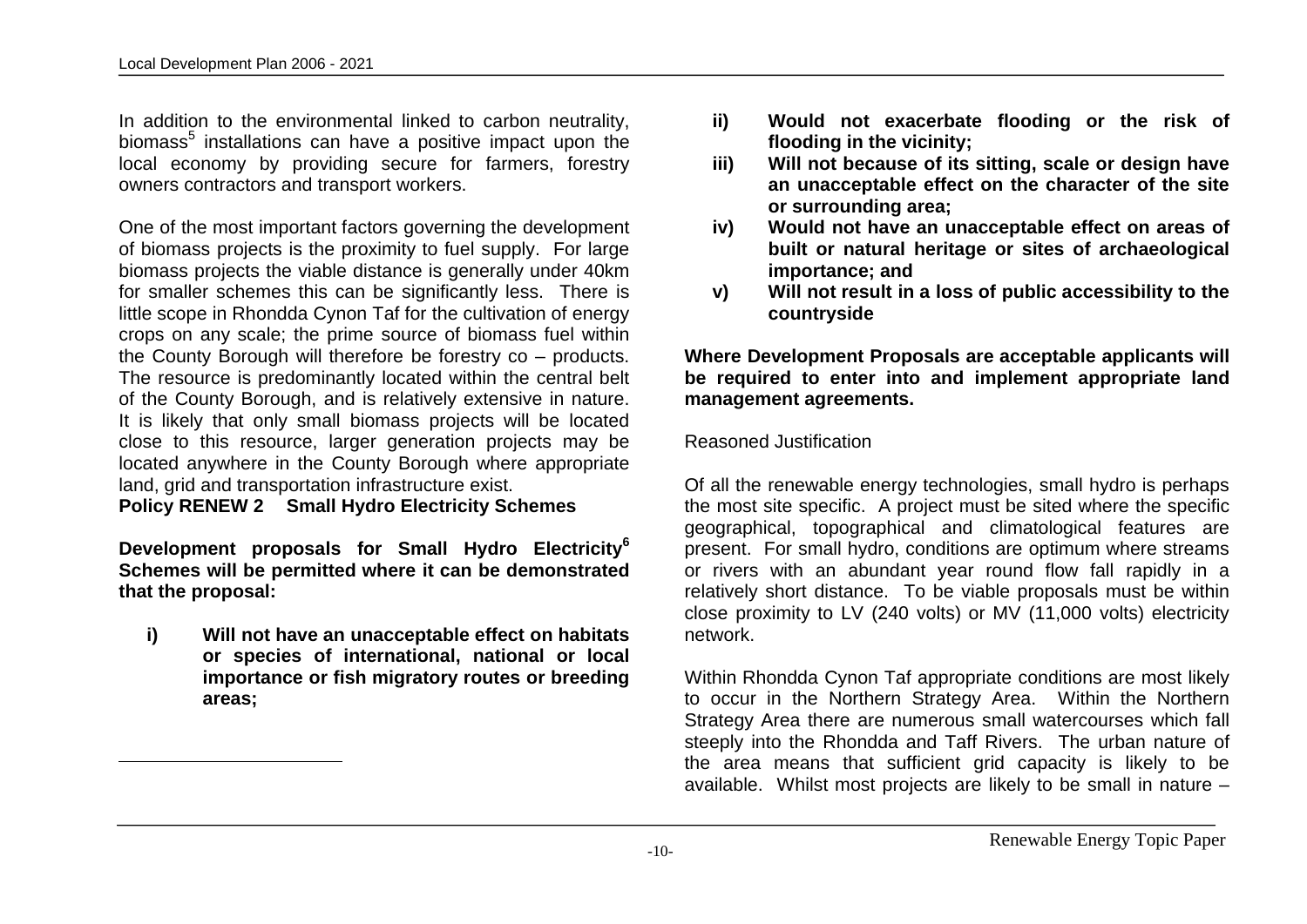under 100kw, there is nevertheless potential for larger schemes particularly associated with reservoirs, in the uplands above Treherbert and Maerdy.

Although hydro electricity schemes are most likely to occur in the North, development may take place in the Southern Strategy Area on larger, less fast falling rivers. Opportunities may exist on those rivers that are particularly associated with old industrial uses of waterpower. These opportunities may be limited as the proximity to newer development may give rise to concerns about flooding.

# **Policy RENEW 3 Anaerobic Digestion**

**Developments which proposes the harnessing of energy through anaerobic digestion will be permitted where it can be demonstrated that the proposal:**

- **i) Will not because of its sitting, scale or design have an unacceptable effect on the character of the site or surrounding area;**
- **ii) Would not have an unacceptable effect on adjoining land uses by virtue of noise, dust, odour or emissions, and**
- **iii) Has safe access to the highway network, and will not cause traffic congestion or exacerbate existing traffic congestion.**

#### Reasoned Justification

As with dry biomass, transport and supply material is a critical issue affecting the economic viability of Anaerobic Digestion projects. The two main sources of supply material are from farm waste, food and domestic waste. Of the two, the latter is probably the dominant source in the County Borough. It follows therefore, that the most likely location of anaerobic digestion projects will be close to populated areas, food producing industries and large food retailing outlets.

In order to protect the residential amenity proposals for anaerobic digestion will only be permitted on industrial estates where the predominant use falls into class B2 of the Town and County planning Use Classes Order (1990) or on existing Waste disposal sites.

#### **Policy RENEW 4 Small / Medium Wind Farm Development**

**Development for small and medium sized wind farms will be permitted where it can be demonstrated that the proposal:**

- **i) Is for a scheme of less than 25MW;**
- **ii) Does not constrain the generating capacity of the refined strategic search area;**
- **iii) Will not have an unacceptable effect on habitats or species of international, national or local importance;**
- **iv) Will not because of its sitting, scale or design have an unacceptable effect on the visual amenities of the area;**
- **v) Would not have an unacceptable effect on areas of built or natural heritage or sites of archaeological importance;**
- **vi) Will not result in a loss of public accessibility to the countryside, and**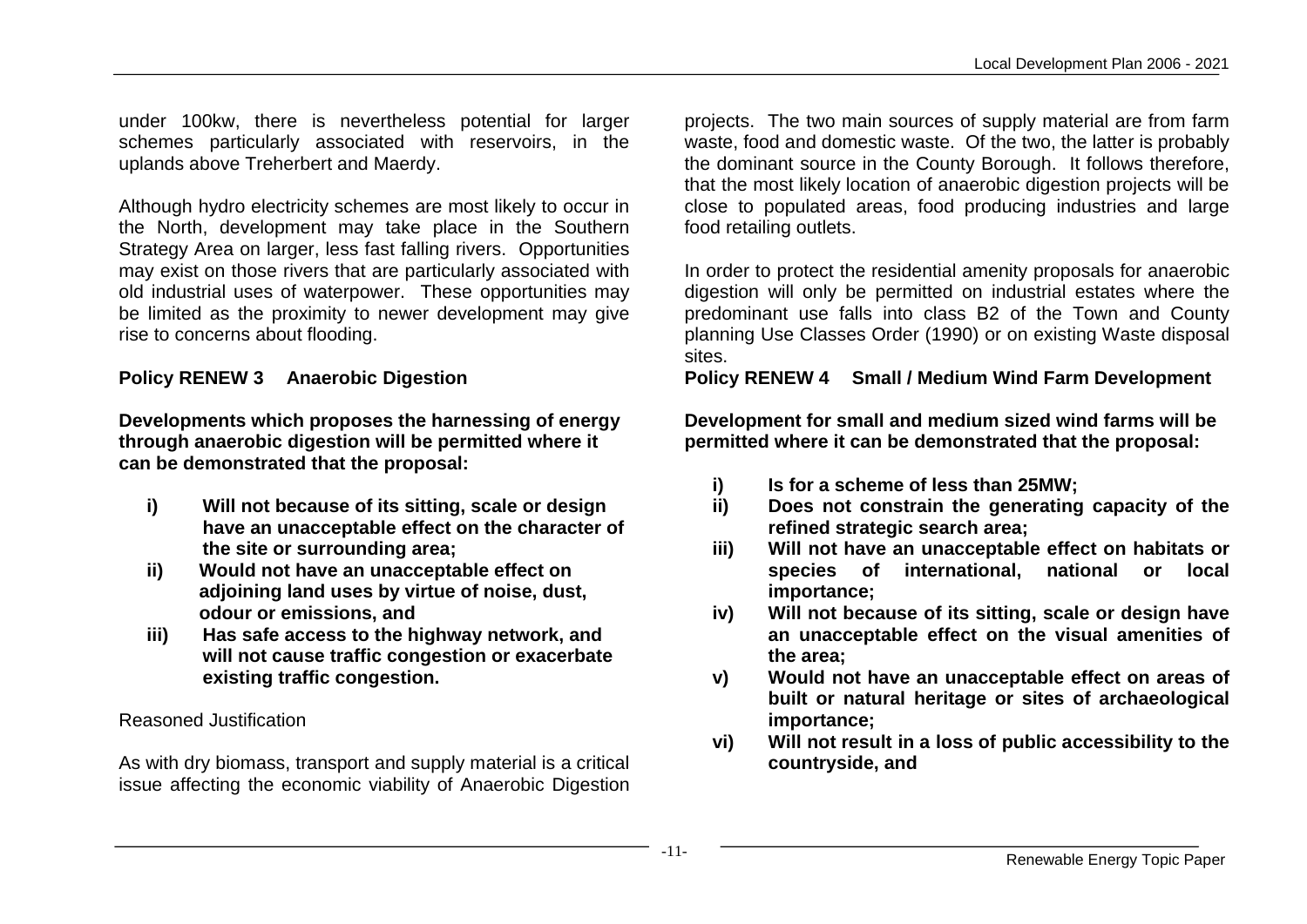**vii) Has safe access to the highway network, and will not cause traffic congestion or exacerbate existing traffic congestion.**

**Where Development Proposals are acceptable applicants will be required to enter into and implement appropriate land management agreements.**

**Policy RENEW 5 Large Wind Farm Development**

**Proposals for wind farm developments of 25MW and over will be permitted where it can be demonstrated that the proposal:**

- **i) Is within the boundary of the refined strategic search area and required to meet the indicative generating capacity;**
- **ii) Is sited on a predominantly flat, extensive area of upland land;**
- **iii) Will benefit from a good wind resource;**
- **iv) Is located a minimum of 500 metres away from residential properties;**
- **v) Will not have an unacceptable effect on habitats or species of international, national or local importance;**
- **vi) Will not because of its sitting, scale or design have an unacceptable effect on the visual quality of the wider landscape;**
- **vii) Would not have an unacceptable effect on areas of built or natural heritage or sites of archaeological importance;**
- **viii) Will not result in a loss of public accessibility to the countryside, and**
- **ix) Has safe access to the highway network, and will not cause traffic congestion or exacerbate existing traffic congestion.**

**Where Development Proposals are acceptable applicants will be required to enter into and implement appropriate land management agreements.**

Reasoned Justification

Technical Advice Note (TAN) 8: Renewable Energy (2005) identifies 7 Strategic Search Areas (SSA) in Wales, capable of accommodating large (>25MW+) wind power developments. SSA F "Coed Morgannwg" is located within the administrative boundaries of Neath Port Talbot, Bridgend and Rhondda Cynon Taf. TAN 8 identifies an indicative generating capacity for this area of 290MW.

The area of SSA F within Rhondda Cynon Taf is located predominantly in the Northern Strategy Area. SSA F includes large areas of the Rhondda Fawr, Rhondda Fach and Cynon Valley.

In accordance with the requirements of TAN 8 the Council, in partnership with adjoining authorities, undertook a strategic study intended refine the SSA and to identify the best areas for wind farm development area, having regard to landscape, environmental and technical factors.